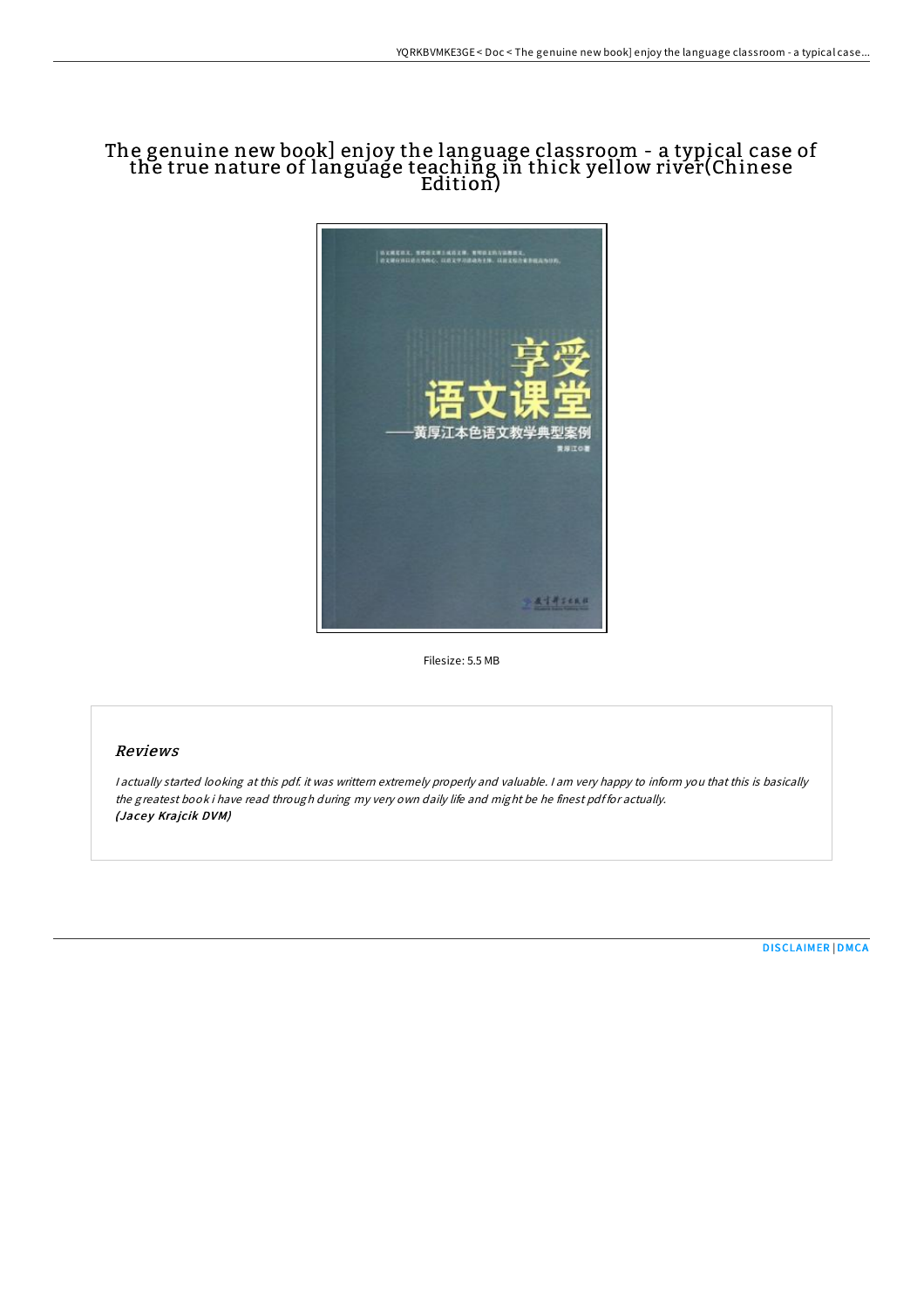### THE GENUINE NEW BOOK] ENJOY THE LANGUAGE CLASSROOM - A TYPICAL CASE OF THE TRUE NATURE OF LANGUAGE TEACHING IN THICK YELLOW RIVER(CHINESE EDITION)



paperback. Book Condition: New. Ship out in 2 business day, And Fast shipping, Free Tracking number will be provided after the shipment.Paperback. Pub Date :2012-07 Pages: 249 Publisher: Education Science Press Introduction This book is a selection of 12 of the thick yellow teacher character language typical teaching cases involving text processing. classroom building. classical Chinese teaching and writing teaching content. the original The juice flavor presented the qualities of each side of the language. Language teachers in primary and secondary schools can take this to think deeply about their own classroom. and to accelerate the professional growth of enjoying the class. Author thick yellow river. language grade teacher in Jiangsu Province. Jiangsu Province. the first professor-level senior secondary school teachers. excellent language teachers. the Soviet Union to teach the National Curriculum Standard Edition early high school language textbook writers. Jiangsu Province Steering Committee of basic education teaching secondary language discipline expert members of the Academic Committee of the country in the language. teacher development. deputy director of Jiangsu Provincial Language Council member. The thick yellow teacher initiated the true nature of the language in the country which has broad implications. in Jiangsu Province. the first basic educational outcomes Grand Prize. Published more than 400 articles. the reprinted China Education reproduced nearly one hundred. Language of origin - Natural language advocate and practice of language teaching diagnostic. The editor senate materials. teaching reference nearly Ministry. Invited lectures to language teaching in the country more than 400 games. to coach open class of more than 200 knots. People's education and a number of language publication as the cover or column introduced. Catalog preface: growth. began the the rivers first section of the first chapter verdant text from classroom to read teaching text resources for teaching Record: my man Lessons observation and...

 $\mathbb{R}$ Read The genuine new book] enjoy the language classroom - a typical case of the true nature of language [teaching](http://almighty24.tech/the-genuine-new-book-enjoy-the-language-classroo.html) in thick yellow river(Chinese Edition) Online

Download PDF The genuine new book] enjoy the language classroom - a typical case of the true nature of lang uage [teaching](http://almighty24.tech/the-genuine-new-book-enjoy-the-language-classroo.html) in thick yellow river(Chinese Edition)